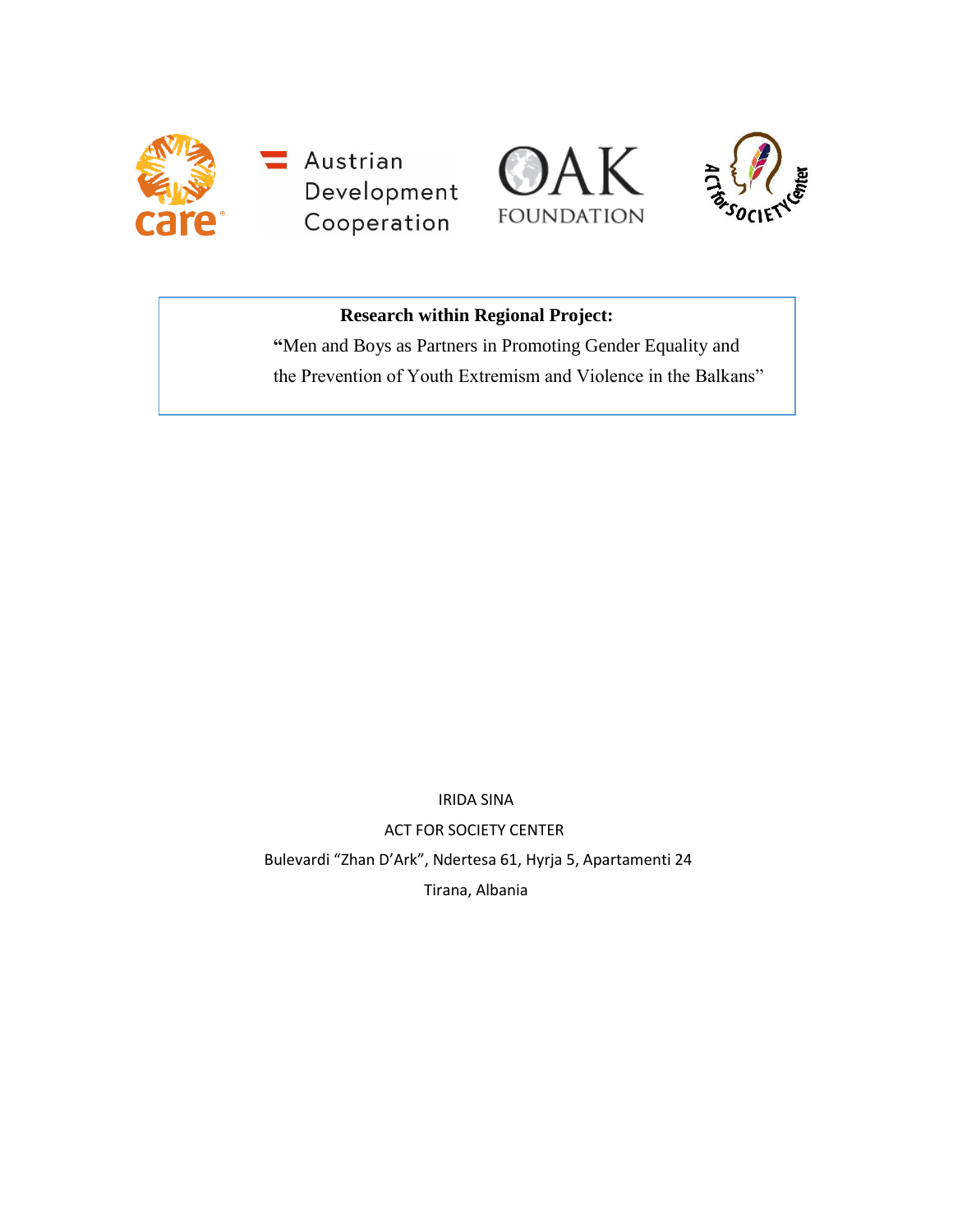### **Executive Summary**

The Men and Boys as Partners in Promoting Gender Equality and prevention of Youth Extremism and Violence in the Balkans or Young Men Initiative II (YMI II) project builds upon CARE´s comprehensive and programmatic effort to fight interpersonal and gender based violence (GBV) as well as to improve gender equality in the region and address preventative issues related to youth extremism and violence.

The project objective is to enable positive and peaceful societies for young people in Serbia, Kosovo, Albania and Bosnia and Herzegovina, that support gender equality and decrease interpersonal violence and its extremism. ACT for SOCIETY Center is the implememnting Partner in Albania that has worked to reach this objective.

The project's specific objective is to improve Youth NGOs and government capacities to integrate Program Youth - Life Skills Educational Curriculum in the current educational and youth policy strategies and strengthen governmental and civil society efforts related to the inclusion of youth vulnerable to extremism. This project aims at scaling up and mainstreaming earlier achievements related to the implementation of the Gender Transformative Life Skills program, or short Program Y, via targeted advocacy and a close cooperation with relevant stakeholder through the support of movement / coalition building through the development of new alliances that engage parents and citizens in supporting gender equality focused life skills education program.

## **Context of Albania about Extremism**

Radicalism and "violent extremism" are challenges widespread nowadays. 'Violent extremism'' is not limited by age, sex, group or community, and young people are particularly affected by messages of violent extremists and terrorist organizations.

Albania has always been considered a tolerant country, with a constant constructive dialog between religions and a limited radicalism. Anyway, radicalism is a global threat and in the last years Albania has also been affected, with some other countries member of EU and countries of the western Balkans, by the phenomena of foreign fighters.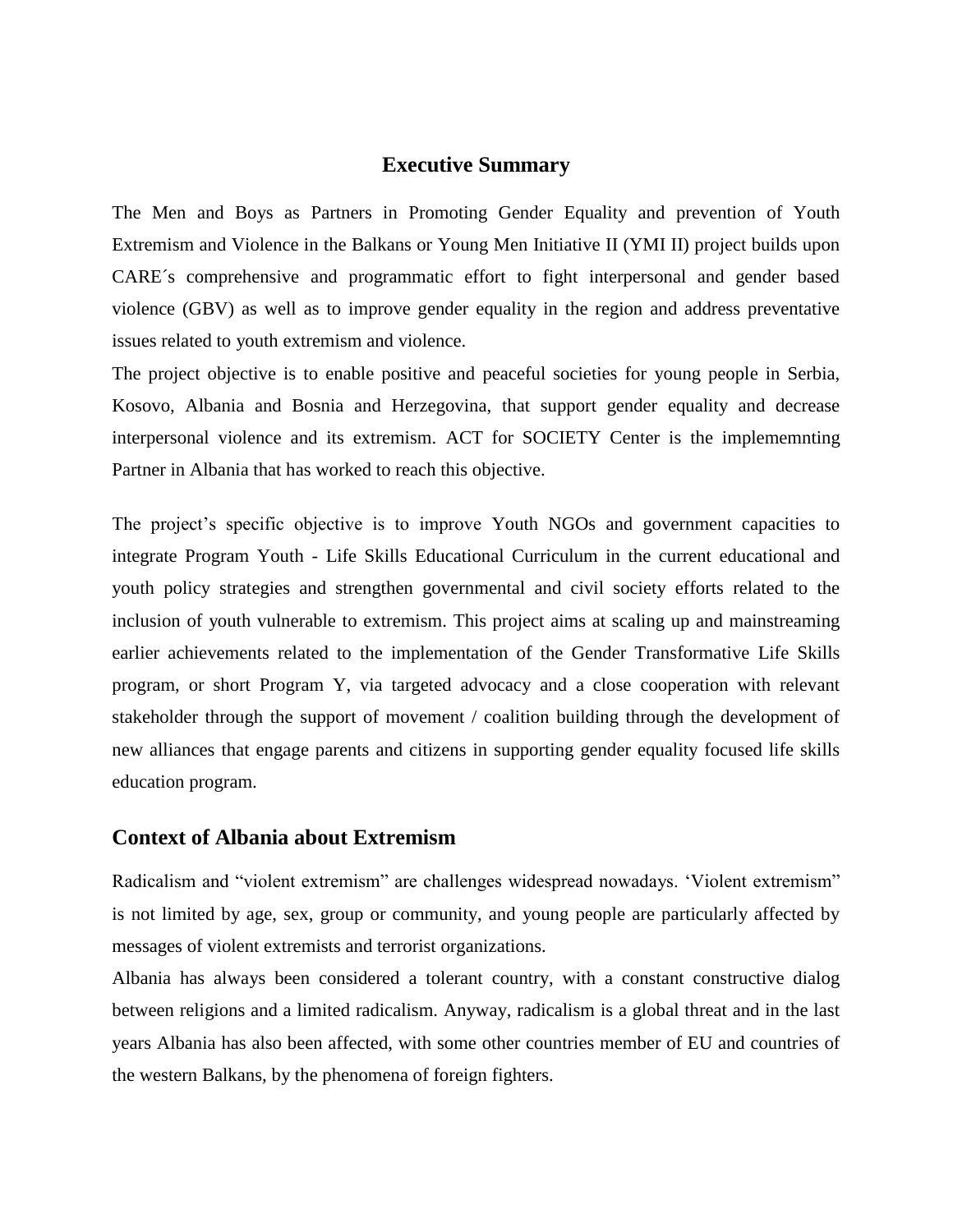Between 2012 and 2015, approximately 144 Albanian citizens travelled to Syria and Iraq to join the armed conflicts there, while the European Commission (EC) country report 2018 notes that approximately 45 fighters have returned and 26 died, with 73 (includes 18 fighters and 55 family members) remaining in the field of war. In 2016, the Serious Crimes Court sentenced nine FF recruiters and collaborators to a total of 126 years imprisonment, with individual sentences varying from 7–18 years. Several operations have been carried out by law enforcement bodies and intelligence structures in cooperation with agencies from partnering countries. In 2017, five operations were conducted in which twelve suspects were arrested on charges of terrorism offences<sup>1</sup>.

The Government of Albania adopted a National Strategy on the Fight against Violent Extremism and its Action Plan in November  $2015^2$ .

A National Coordinator for Countering Violent Extremism was appointed the following year tasked with the duty to coordinate implementation of the national strategy. Almost two years later, the National CVE Coordinator Office was transformed into a well-resourced Coordination CVE Centre under the Prime Minister's office<sup>3</sup>.

The past three years have been particularly intensive also from the perspective of preventive measures, guided by the National C/PVE Strategy and supported by a number of international donors from the United States of America (USA), European Union (EU) and its member states, Organization for Security and Co-operation in Europe (OSCE), United Nations (UN) agencies and other international organizations.

Religious communities, particularly the Albanian Muslim Community (AMC), and civil society actors have engaged in specific actions to prevent radicalisation, counter the effects of extremist narratives, develop capacities of front-liners, raise awareness, work with youth and women, develop cooperation models at the local level—such as the 'school as community center'—, promote religious tolerance, and so on<sup>4</sup>.

UNESCO is also committed to implementing the UN Action Plan on the Prevention of Extremism, with a special focus on the priorities directly related to the work of this organization:

 $\overline{\phantom{a}}$ 

 ${}^{1}$  EC Report 2018 Albania (p. 36). Source: https://ec.europa.eu/neighbourhood-enlargement/sites/near/

<sup>&</sup>lt;sup>2</sup> Decision of the Council of Ministers no. 930, date 18 November 2015. See official gazette

http://www.qbz.gov.al/botime/fletore\_zyrtare/2015/PDF-2015/203-2015.pdf

<sup>&</sup>lt;sup>3</sup> Decision of the Council of Ministers no. 737, date 13 December 2017. Source: http://www.qbz.gov.al/

Botime/Akteindividuale/Janar%202017/Fletore%20225/VKM%20nr.%20737,%20date%2013.12.2017.pdf

<sup>4</sup> IDM Report 2018 Albania (p. 15). Source: http://idmalbania.org/wp-content/uploads/2018/11/Study\_Violent-Extremism-in-Albania-2018-\_ web.pdf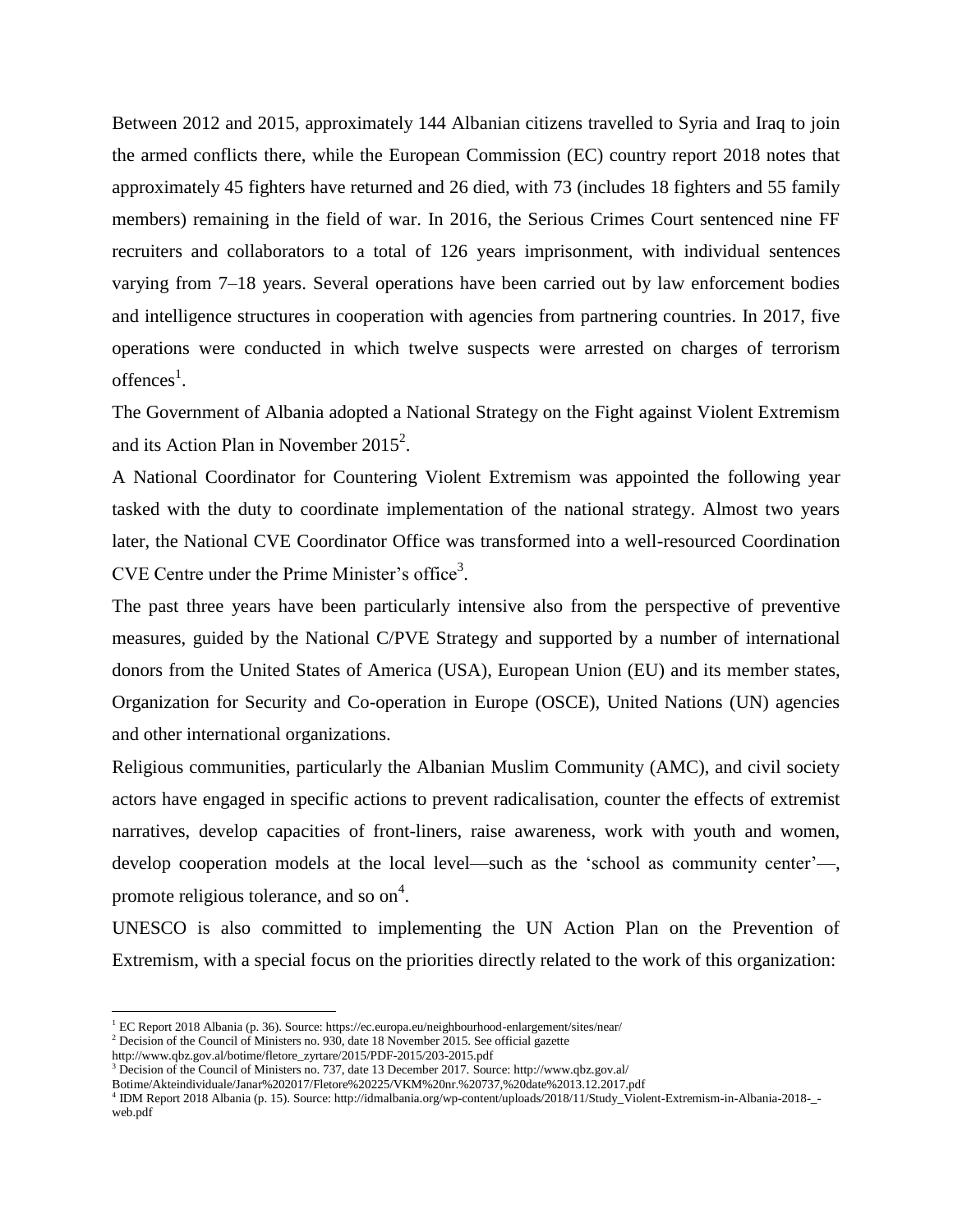1. education, skills development and ease of employment;

- 2. empowerment of young people;
- 3. Strategic communications, internet and social media
- 4. gender equality and empowerment of women.

## **The specific objectives of the research were:**

1) Conducting the situation analysis on overall situation in the country related to youth extremism and radicalism (cases of violence, research and studies already done, strategic and action plans already developed; activities that are being done in the country to prevent that kind of violence, led by institutions or NGOs).

2) Data analysis related to exploration of life situations and push factors as well as recommendations for adequate methodology and programs for youth at risk, their parents/guardians.

3) Exploration of attitudes and views of social welfare and health system representatives, educational institutions, formal or informal education, NGO activists, religious leaders, media representatives in order to get recommendation for programming.

4) Conducting a Baseline and Endline study in order to measure the change in attitudes, knowledge and behavior of main beneficiaries group young men and young women but also parents/guardians, representatives of institutions, religious leaders and media representatives.

## **1. METHODOLOGY**

## **1.1. Approach and Methods**

In this evaluation, participatory approach using both quantitative and qualitative methods of data collection was utilized. The evaluation also used both secondary and primary sources of data. Secondary data was collected through detailed document review from approved project documents such as annual reports, project proposal and logframe, monitoring report, etc. Primary data was gathered through Focus Group Discussions (FGD) with parents, community groups and Key Informants Interviews (KIIs), and questionnaire with the community and youth in a risk situation and youth that take care of their community.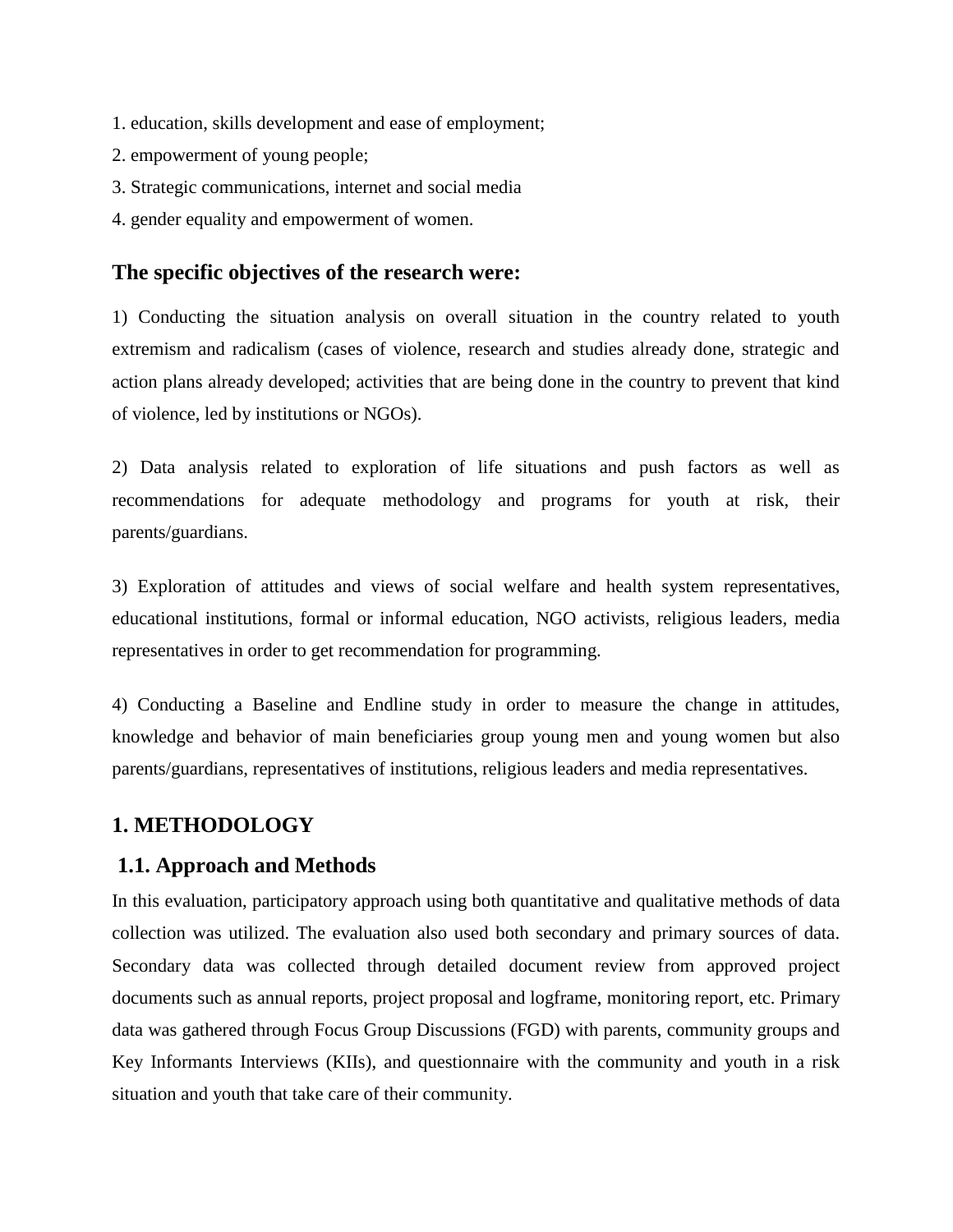

# **1.2. Project evaluation techniques**

**Systematic desk based review:** This evaluation employed systematic desk review techniques to collect high quality data sets based on large representative samples on the project design, indicator targets and benchmarks. Thus, electronic and physical databases, project documents and partners and organisations reports were identified and reviewed: project logical frameworks, results framework as well as regular follow up monitoring reports.

The objective of the knowledge summary was:

- Prepare an accessible overview of the content of existing research.
- Identify the topics about which knowledge is available.
- Identify knowledge gaps.
- Provide suggestions for possible continued studies in the field.

**Focus Group Discussions (FGD):** The FGD's were used to capture individual and group experiences, groups who participated in the project. Further, separate FGDs were conducted for children, parents. FDGs were also used to assess the extent to which the outcomes of the project were achieved relative to the project design and outputs<sup>5</sup>. We organised focus groups before the implementation of the project and in the end of the project.

Target group:

l

• 1 group of 8 schoolchildren: the success factors of these children who go to school and stay away from violence.

• 2 focus groups with 10 parents: to see the mitigating and preventing factors for young people in a risk situation.

<sup>5</sup> For more information about this section read the **Table 1: Approach, Description of Methods of evaluation report.**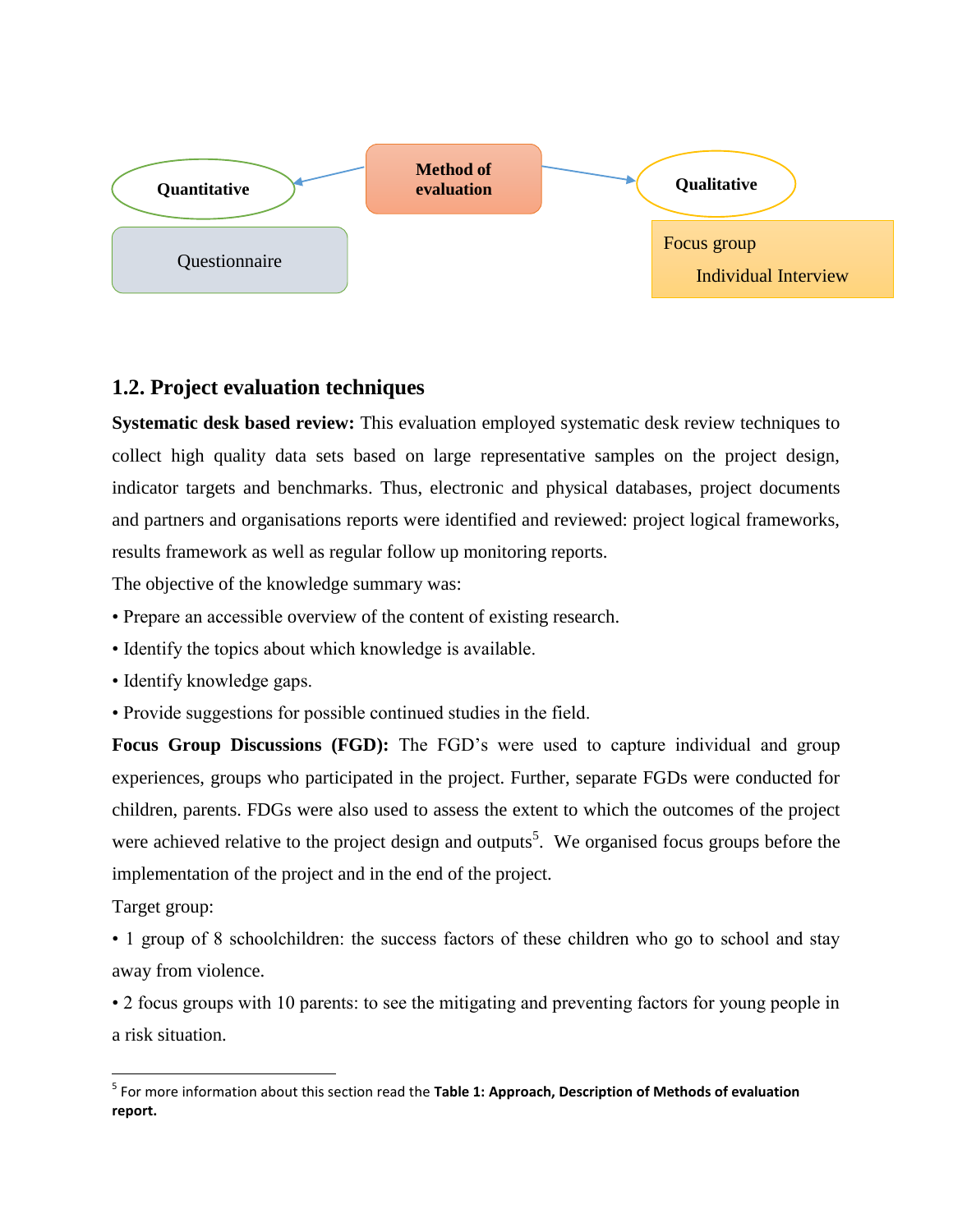It is intended that during focus groups we will identify parents who are willing to be volunteers and people who help in encouraging parents to participate in the training.

#### **Interviews:**

**Individual interviews** administered by the research assistants using structured questionnaire formed one of the main methods in this evaluation. These interviews were conducted with responsible that have supported the project, teachers that worked with pupils, director of school and coordinator of AfS. The interviews focused on project relevance, effectiveness, sustainability and impact in relation to program objectives. These also helped in establishing the post project knowledge, attitudes and practices project strengths and challenges as well as social, structural and economic factors that enabled and/or constrained the achievement of project results.

Also, in the project was selected a field coordinator that is part of the community in Bërzhita, and will serve to provide us with detailed information about the strengths and weaknesses of the community.

**Questionnaire:** we used structured questionnaire as check list to understand the benefits of this project.

A questionnaire was implemented before the implementation of the project so that the forums were implemented to best serve their needs. Meanwhile, a questionnaire was completed at the end of the project to see how the forums have influenced their lives. Meanwhile, to measure the effectiveness of trainings with the community, we performed pre and post-test so that we could also measure how our project responded to the needs of the community at the end of project implementation.

**Key Informant Interviews:** The rationale for key informant interviews was to discuss in detail project interventions with partners and implementers. These include assessing project success, intervention approaches, partnerships, barriers and efforts in delivering inclusion of Roma Children. The major respondents were the implementing partner organisation staff.

**Workshop** with parents, community members and youth at the end of the project to measure how the activities carried out within the project have impacted on the lives of young people and the community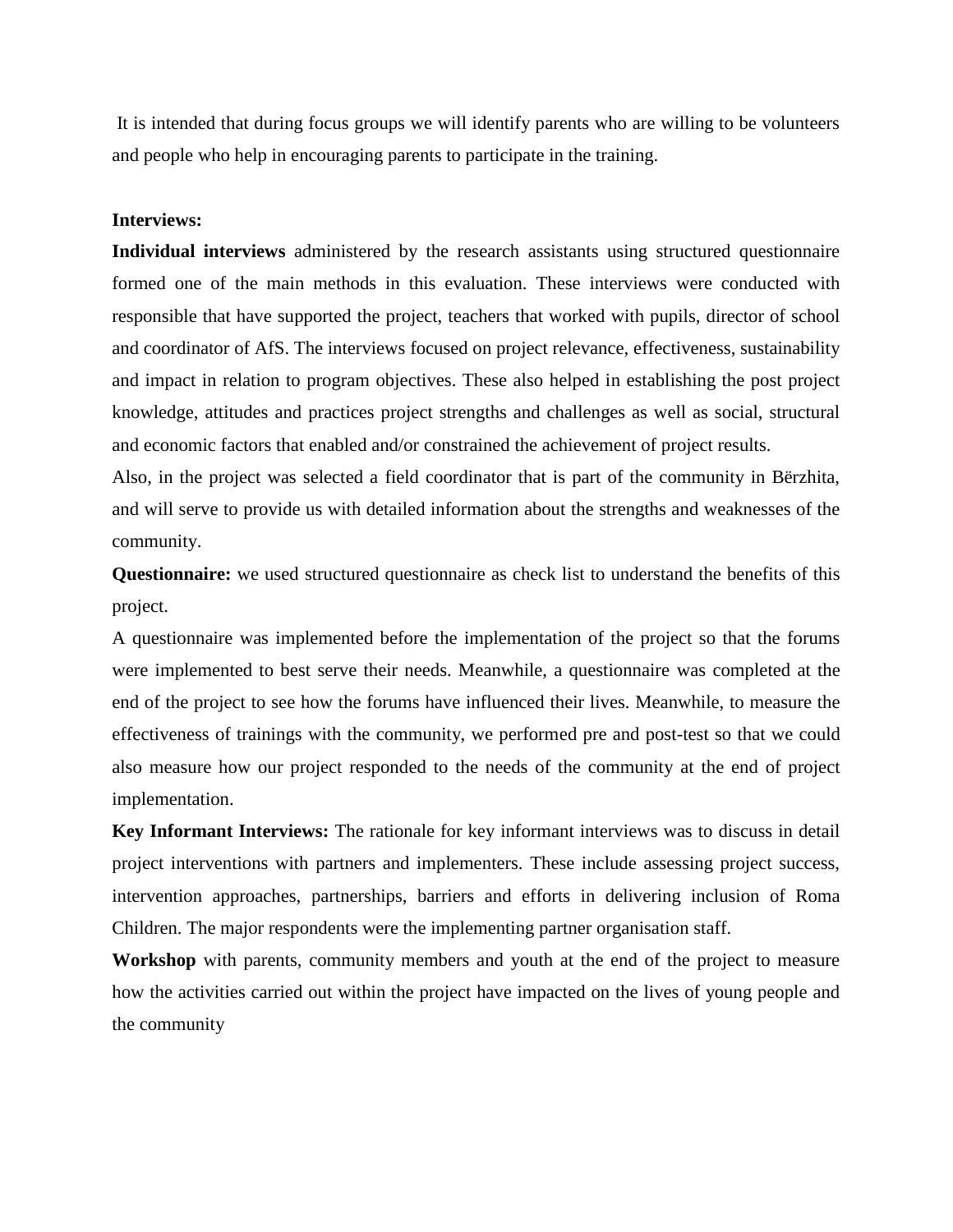# **8. Conclusions and Reccomandations for continuity**

From meetings and thanks to analysis we reach the conclusion that some factors are very influencing toward violent extremism.

Young people say that they regularly use social media to communicate with each other.

Extremist environments systematically exploit the internet and social media as a platform for spreading propaganda, recruiting new followers and coordinating activities, and it enables them to disseminate symbols, images, films, music and news containing anti-democratic and violent messages at a very fast rate. A multi-pronged effort is needed to counter extremist propaganda and pre-vent radicalisation via the internet and social media. The dissemination of extremist online contents must be curbed, while the appeal and attraction of extremist messages must be weakened and young people's resilience to extremist propaganda strengthened.

 **Mapping of extremists' use of social media** Recognition of young people with ways how violent materials can be distributed online. Close collaboration with school that these meetings with young people to be more frequent in order that their mobilization and awareness to be higher.

## **Mobilisation of young voices in the prevention of online radicalisation**

It was important that AfS compiled a strategic plan in collaboration with school, for young people mobilization against violent extremism. Young people need to be trained about how to use digital media to produce positive messages against violent extremism. Through computer programs that young people learn in high school curricula, they can produce posters, banners and short videos, to promote collaboration between young people and to be empowered against violent extremism.

## **New methods and enhancement of professionals' skills**

It is seen with high priority the creation of a resource packet that would encourage critical thinking as the best form to fight against violent extremism. Training organization with teachers is seen as priority to encourage collaboration parents, community and students.